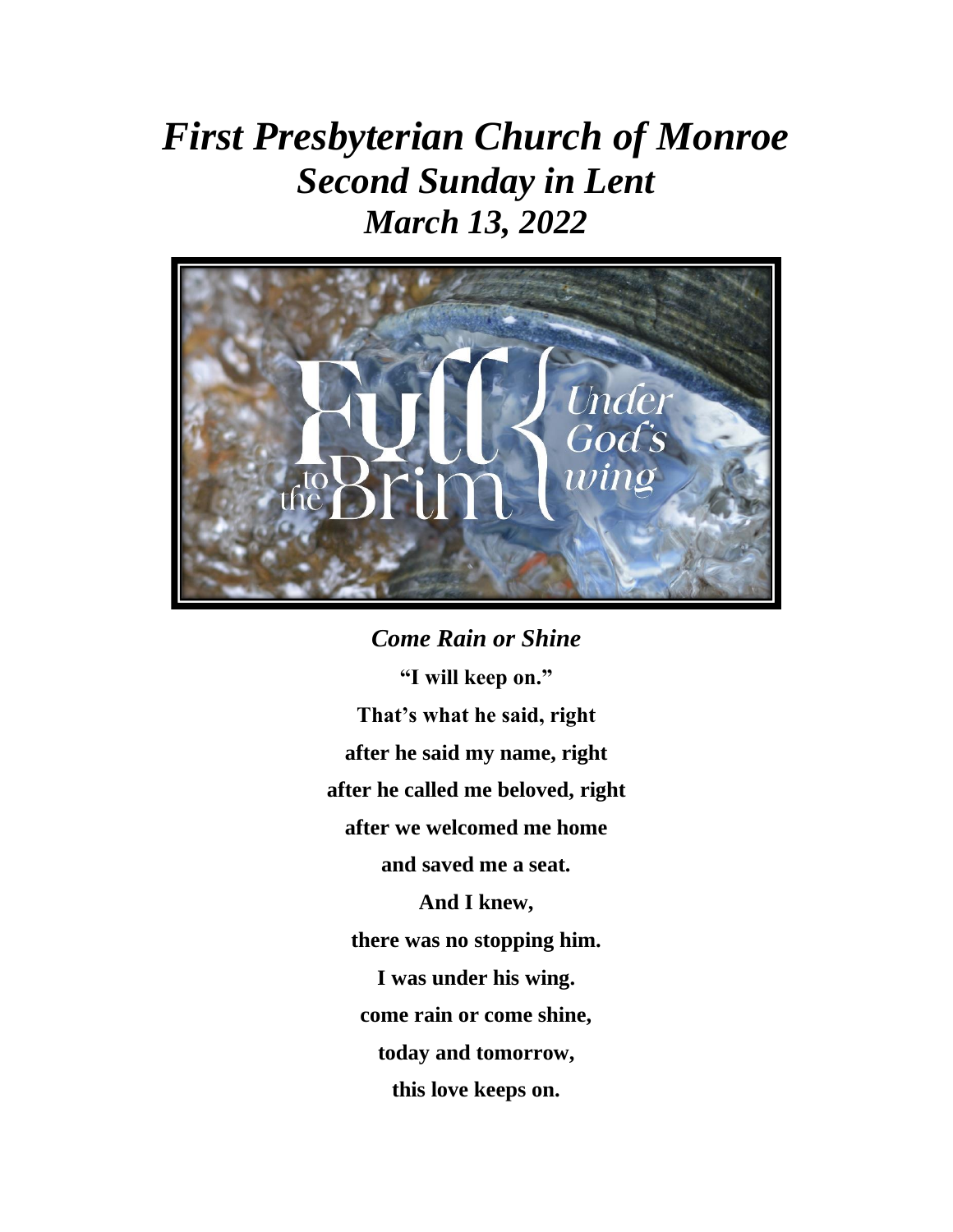# **SECOND SUNDAY IN LENT totheBrim** -*Under God***'***s wing*

#### God loves the real you—the messy, authentic, honest you.

God, I am so used to putting on a filter. I slide into different versions of myself based on the room I'm in, but I don't want to do that with you. I want to bring my full self, the one you created. Give me the strength to pull back the layers. Give me the strength to bring exactly who I am to you, knowing it is more than enough. Amen.

## **Prelude**

### **Welcome**

## **Call to Worship Charlotte Frary** Charlotte Frary

If God is a hen, **we are under God's wing.** If God is a table, **we each have a seat.** If God is a house, **we are safe from the storm.** If God is a party, **we're invited to dance.** If God is a melody, **our names are the lyrics.** If this is God's house, **then all are welcomed. All are loved. All belong. Let us worship Holy God.**

**Hymn** *"O That I Had a Thousand Voices"*GTG 16 *(Verses 1, 2 and 4)*

# **Call to Confession**

Family of faith,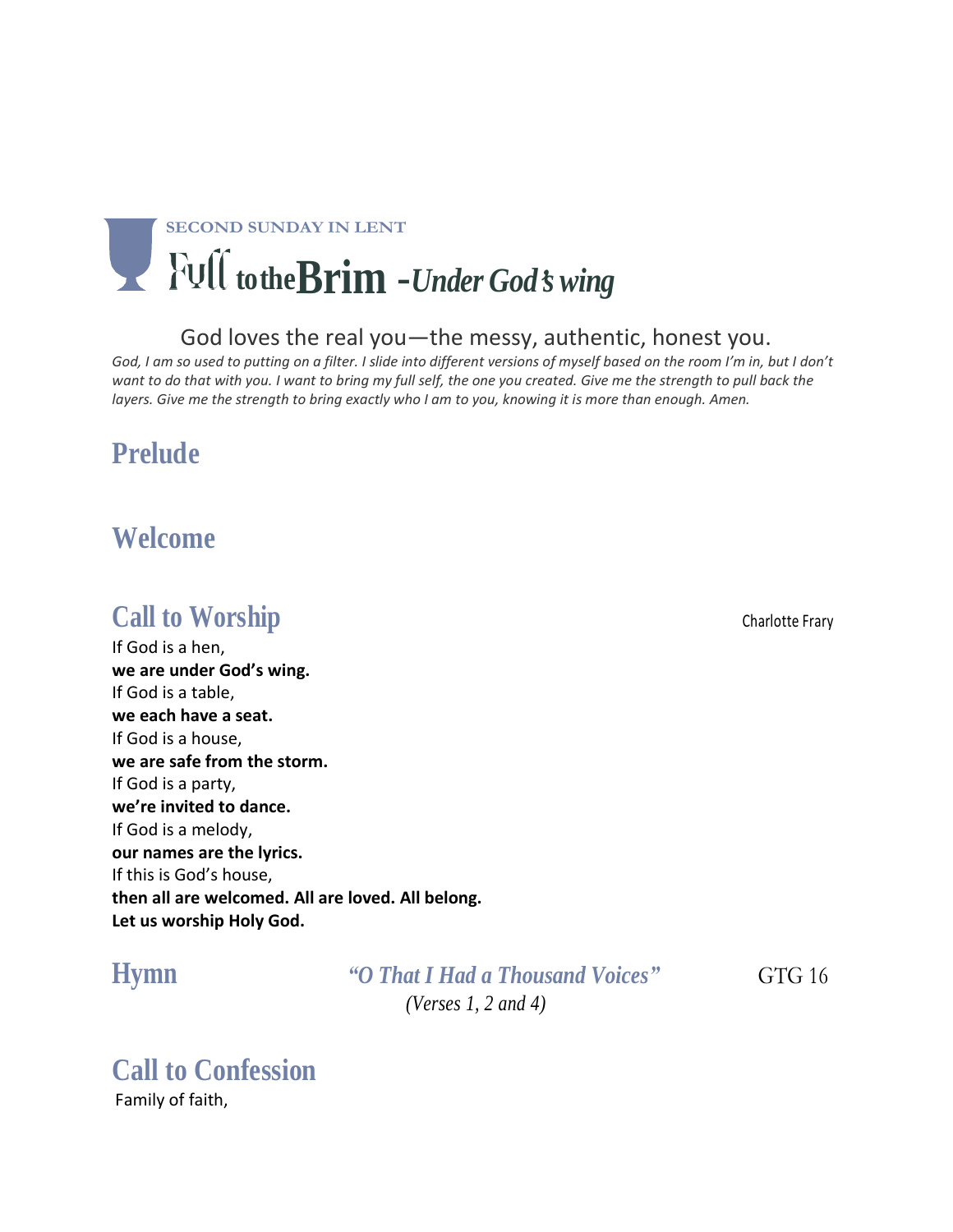we come to confession not to wallow in our own guilt. Instead, we come to confession because we know that change starts with being honest. So, in a desire to grow and change, let us pray to a God who loves us like a mother hen.

Let us confess our sins together...

## **Prayer of Confession**

When the Pharisees tried to stop Jesus, Jesus said, **"I will keep on." I will keep on healing. I will keep on teaching. I will keep on preaching. I will keep on flipping the tables of injustice. I will keep on treating every person like a child of God. I will keep on believing that this world can change. I will keep on and keep on and keep on until God's promised day. Forgive us,** 

**God, for the times when we stop.**

**Amen.**

#### **Words of Forgiveness**

Family of faith, because Jesus' love just keeps going, we can trust that that love and grace exists for us.

So, rest in this good news:

**No matter what we do wrong or what we leave undone, we are under God's wing. We are loved, held, and forgiven. Thanks be to God for a love like that! Amen.**

#### *"My Soul is At Rest"*

*"My soul is at rest in God alone; my salvation comes from God."*

## **Passing of the Peace Charlotte Frary**

Peace of Christ be with you. **And also with you.**

## **A Story for All Ages** Yoshie Pomerville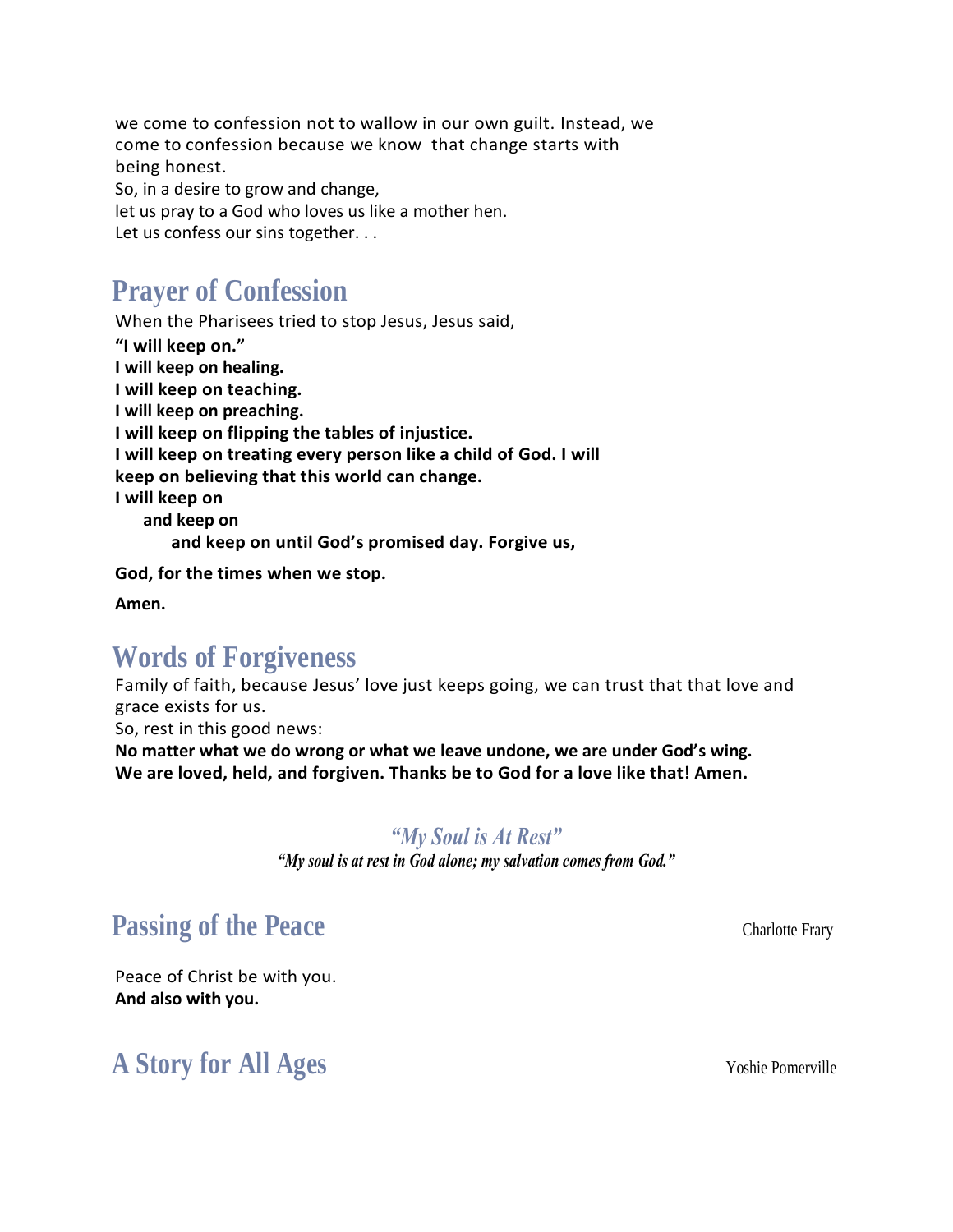## **Prayer for Illumination** Charlotte Frary

Holy God, this life of ours is full to the brim. Our days are overflowing with emails and to-do lists, schedules and notifications, assignments and deadlines. We wake up feeling behind, we go to sleep worrying about tomorrow, and we know—there *has* to be more than this. So, we pray: bend down and show us the way. Leave breadcrumbs in the street. Point us toward awe and wonder. Guide us to intimacy and trust. Gift us with laughter that will make us cry and hope that will make us feel alive. We want a new kind of full to the brim. Show us the way. We are listening for your cues. Gratefully we pray, amen.

## **Scripture**

Genesis 15:1-12, 17-18 Charlotte Frary Psalm 27 Charlotte Frary Luke 13:31-35 Rev. Dr. Doris Chandler

## **Sermon Rev. Dr. Doris Chandler Time of Reflection**

## **Affirmation of Faith**

*A modern paraphrase of Psalm 27* **The Lord is my light. The Lord surrounds me like a warm, familiar quilt, in layers of grace. Whom shall I fear?**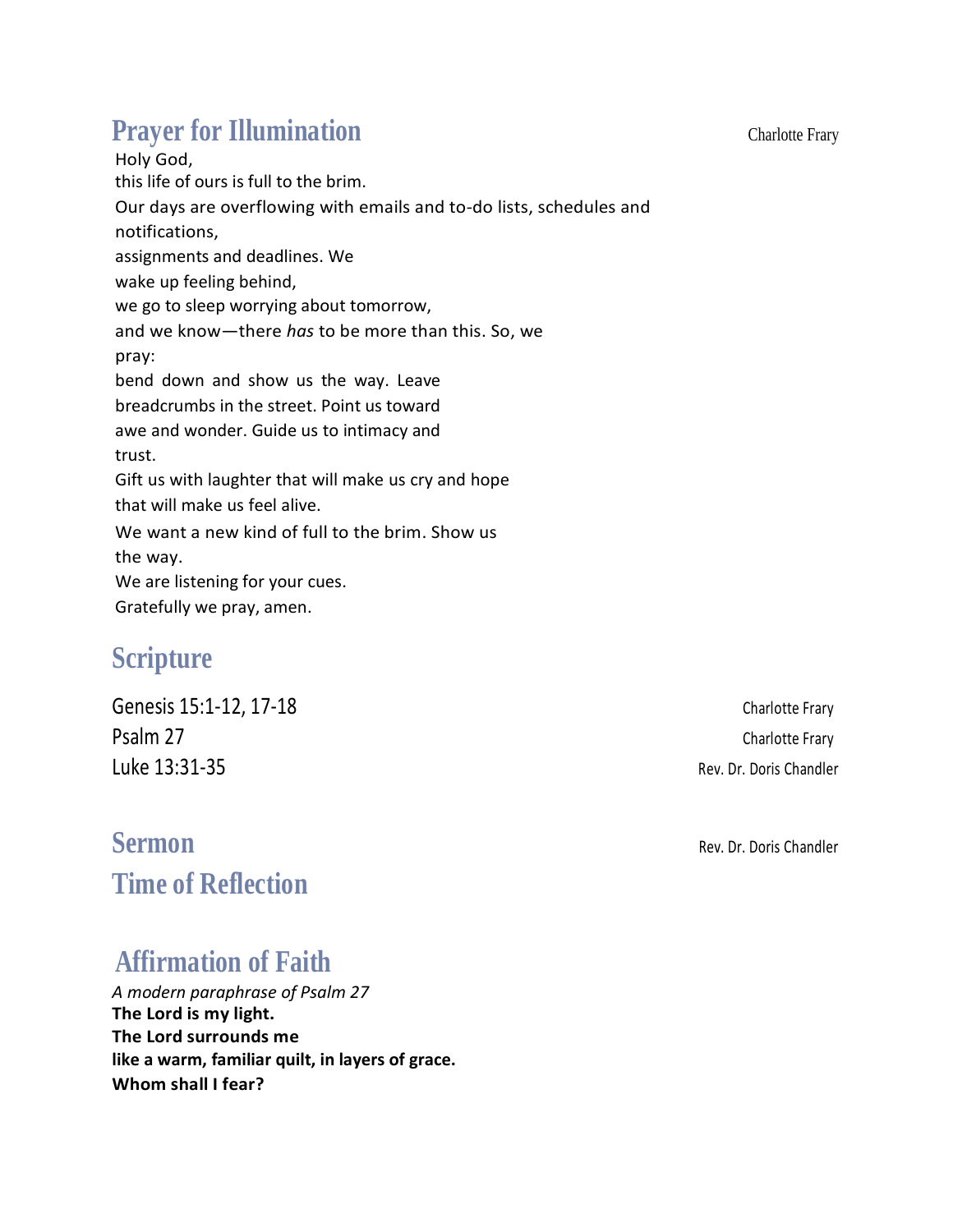**The Lord is the sturdy foundation and the roof over my head. I am not afraid.**

**When the world is at its worst—**

**when grief clings to my bones, when fear eats at my confidence, when loneliness moves into my house— God sets the table, turns on the lights, and invites me to dance.**

**So even though there are days that feel like too much to bear, I know—I am not alone.**

**So, I ask the Lord, I seek and I pray let me live in your house all of my days. Amen.**

#### **\*Hymn "The Love of God"** *(See insert)*

## **Call to Offering** Charlotte Frary

**\*Doxology** GTG 606

Praise God, from whom all blessings flow. Praise God, all creatures here below. Praise God, above ye heavenly host; Praise Father, Son and Holy Ghost. Amen.

**Prayers of the People** Rev. Dr. Doris Chandler **The Lord's Prayer**

**\*Hymn "When Twilight Comes"** GTG 195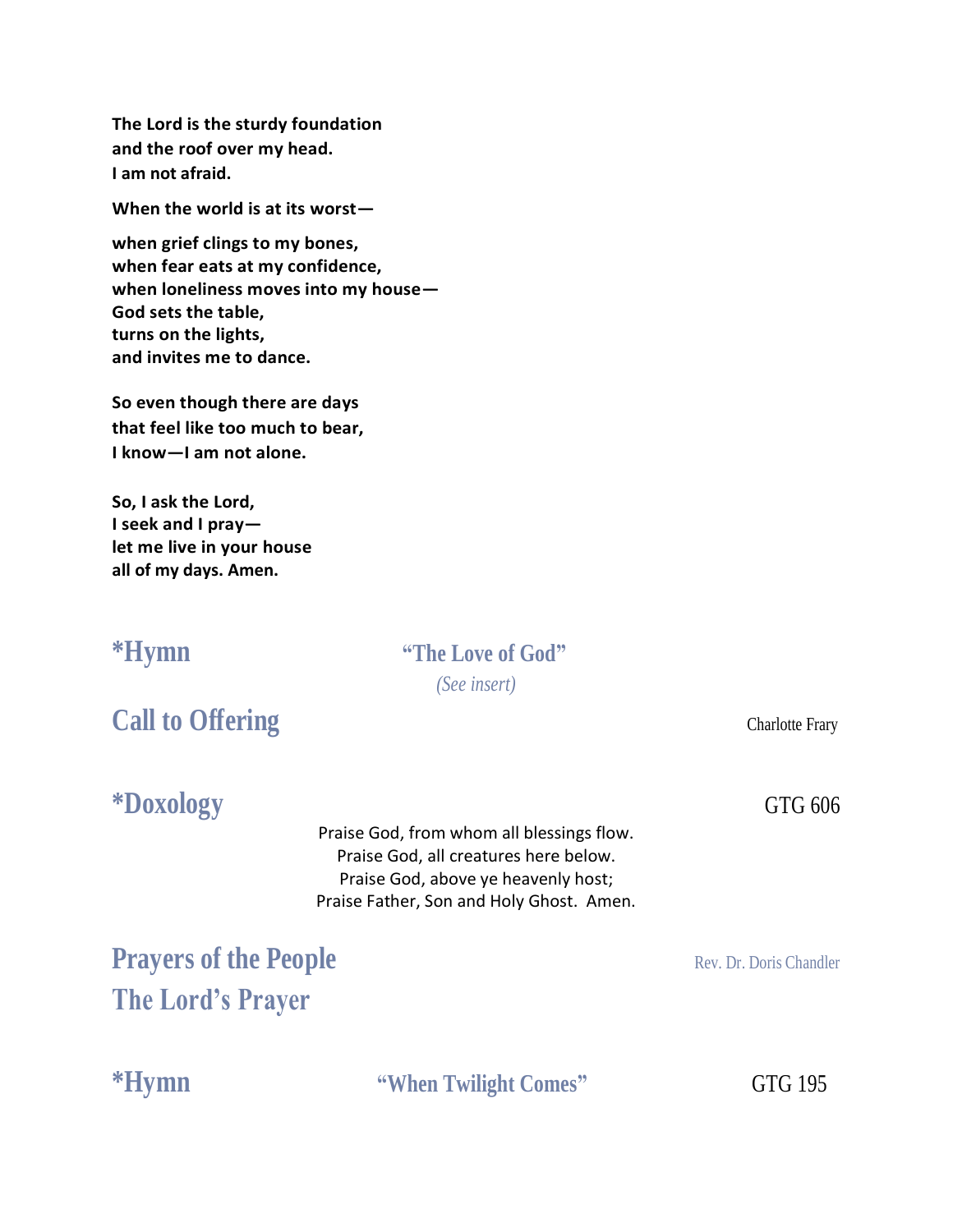## **Benediction**

As you leave this place, may you be awestruck by the beauty of this world. May you laugh, and may it be contagious. May you overflow with love for those aroundyou. May you be effusive with hope and quick to point out joy. And in all of your living, and breathing, and being, may you find yourself full to the brim with God's Holy Spirit, and may it change your life. In the name of the Lover, the Beloved, and Love itself go in peace, full to the brim. Amen. 

*\*All who wish to do so may stand*

*Words/images are signposts that point us to God; yet these words/images are not God. Realizing words have power, every effort is made to use inclusive, expansive language for God. You are invited to substitute word/images that are most comfortable for you during this time of worship.*

*A special welcome to our guests. Your presence among us is a gift to our beloved community. We trust God will draw you back to God's home—here at First Presbyterian Church of Monroe. Would you give us the privilege of connecting with you by signing a pew card and placing it in the offering plate?* 





#### **Attributions**

Cover Image used with permission: sanctifiedart.org

Excerpt from *"Come Rain or Shine"* used with permission: Written by: Rev. Sarah Speed| sanctifiedart.org "*God loves the Real You*" Prayer used with permission. Written by: Rev. Sarah Speed| sanctifiedart.org Liturgy used/adapted with permission. Written by: Rev. Sarah Speed| sanctifiedart.org

#### **Music**

"O That I Had a Thousand Voices. GTG 16. TEXT © Concordia Publishing House. MUSIC is public domain. Words and music used with permission under ONE LICENSE #A-737704 All rights reserved. Permission to podcast/stream obtained from ONE LICENSE, License #A-737704. All rights reserved.

"My Soul is at Rest", GTG 843. TEXT: Taizé Community, 1984. MUSIC: Jacques Berthier, 1981. Text and Music © 1991 Les Presses de Taizé, GIA Publications, Inc. Words and music used with permission under ONE LICENSE #A-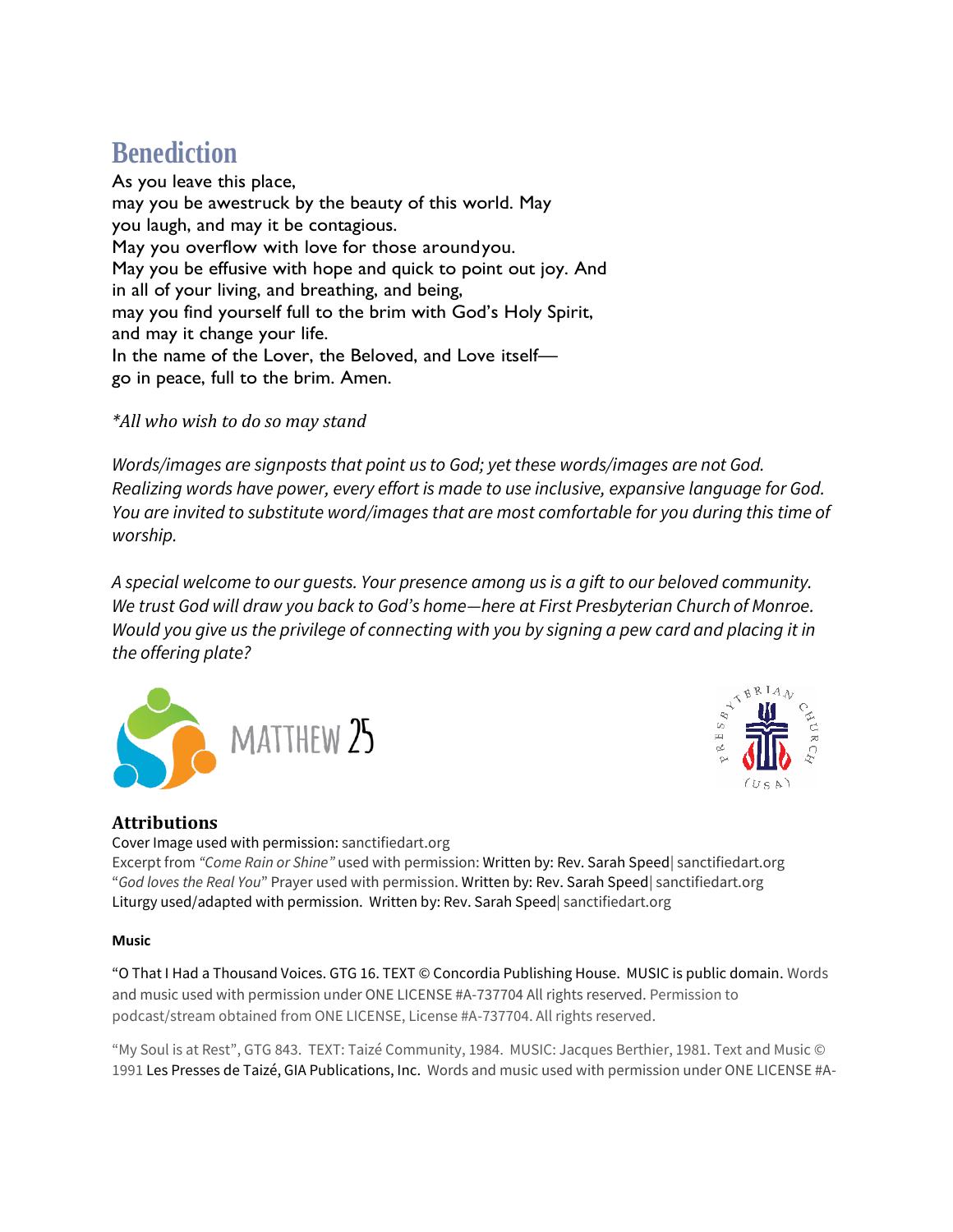737704 All rights reserved. Permission to podcast/stream obtained from ONE LICENSE, License #A-737704. All rights reserved.

"The Love of God".TEXT and MUSIC: Frederick M. Lehman (1917). TEXT and MUSIC are public domain.

"Praise God from Whom All Blessings Flow". GTG 606. TEXT*: Thomas Ken, 1695, 1709.* TEXT and MUSIC are public domain.

"When Twilight Comes", GTG 195.TEXT: Moises B. Andrade, 1990; trans. James Minchin, 1990; © 1990 James Minchin (admin. Asian Institute for Liturgy and Music). MUSIC (DAPIT HAPON 8.8.9.9.9.7.7.7): Francisco F. Feliciano, 1990; © 1990 Francisco F. Feliciano (admin. Asian Institute for Liturgy and Music); arr. Evangelical Lutheran Worship, 2006; © 2006 Augsburg Fortress. Words and music used with permission under ONE LICENSE #A-737704. All rights reserved. Permission to podcast/stream obtained from ONE LICENSE, License #A-737704. All rights reserved.

#### **FPC Monroe Worship Team**

Rev. Dr. Doris Chandler, Pastor Rob Edwards, Director of Music Isaac Fankhauser, Sound Team Randy Stiffler, Sound Team Charlotte Frary, Liturgist Alice Kostoff, Usher George Kostoff, Usher



108 Washington Street Monroe, Michigan 48161 734-242-1545

Pastor Doris—Contact Information Church office: (734) 242-1545 and select option 11 Email: [dchandler@monroefirst.org](mailto:dchandler@monroefirst.org)